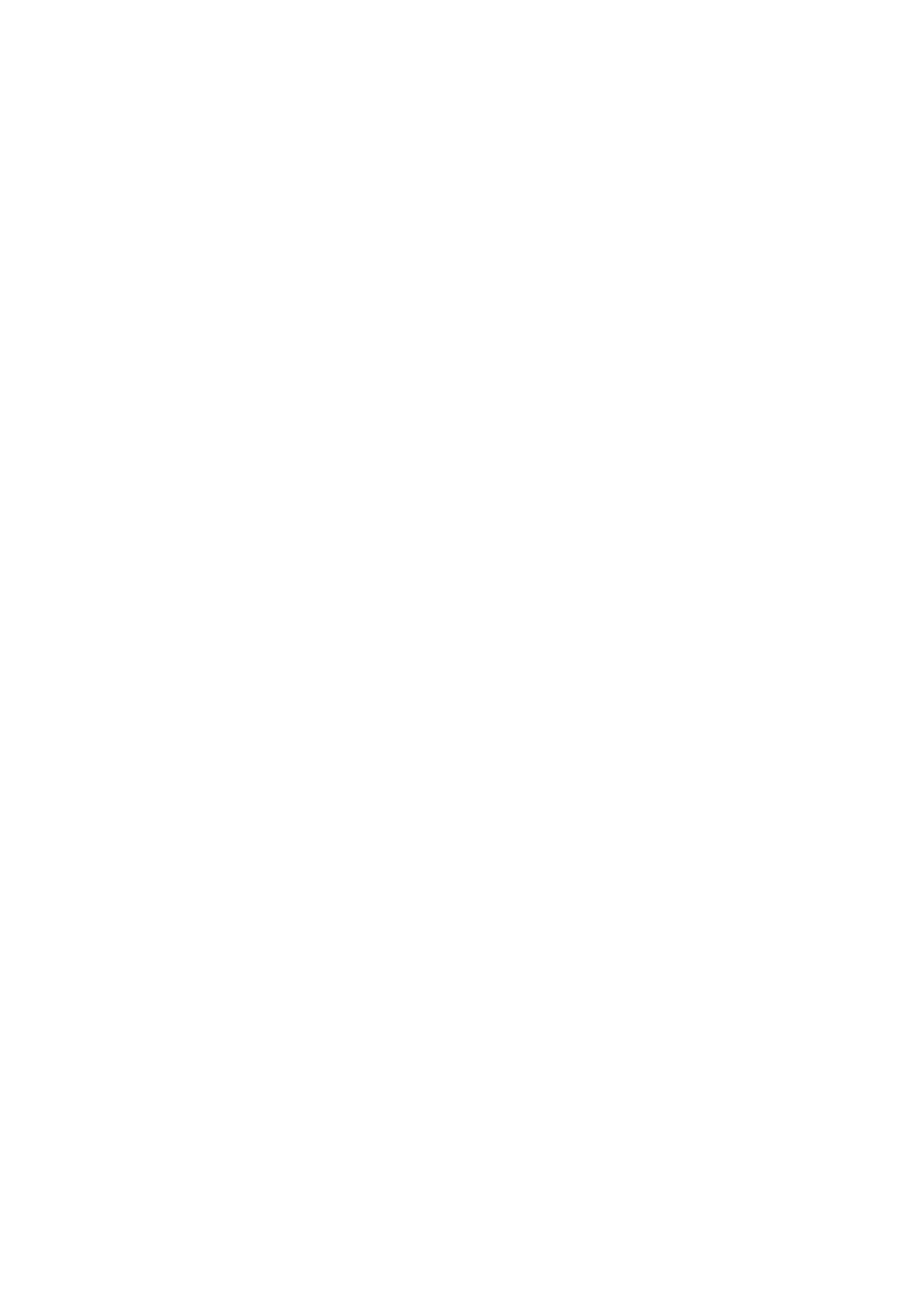### **CHAPTER 503**

### **SCRAP METAL ACT**

### ARRANGEMENT OF SECTIONS

*Section* 

- 1. Short title.
- 2. Interpretation.
- 3.. *Repealed*.
- 4. *Repealed*.
- 5. *Repealed*.
- 6. *Repealed*.
- 7. *Repealed*.
- 8. *Repealed*.
- 9. *Repealed*.
- 10. Notice board to be erected by dealer.
- 11. Registers to be prepared by dealers.
- 12. Record to be kept by dealer.
- 13. Presumption as to entries in register or record.
- 14. Restriction on dealing in scrap mental by dealer.
- 15. Restriction on disposing or changing shape or form of scrap metal.
- 16. Information regarding property stolen or lost.
- 17. Power of entry.
- 18. Forfeiture of scrap metal.
- 19. *Repealed*.
- 20. Burden of proof on accused.
- 21. Police may arrest without warrant for offences under this Act.
- 22. *Repealed*.
- 23. Liability of dealer and servant for acts of servant.
- 24. Liability of officer of corporate bodies, etc.
- 25. Exemptions.
- 26. *Repealed*.
- 27. Penalty.
- 28. Power to make rules.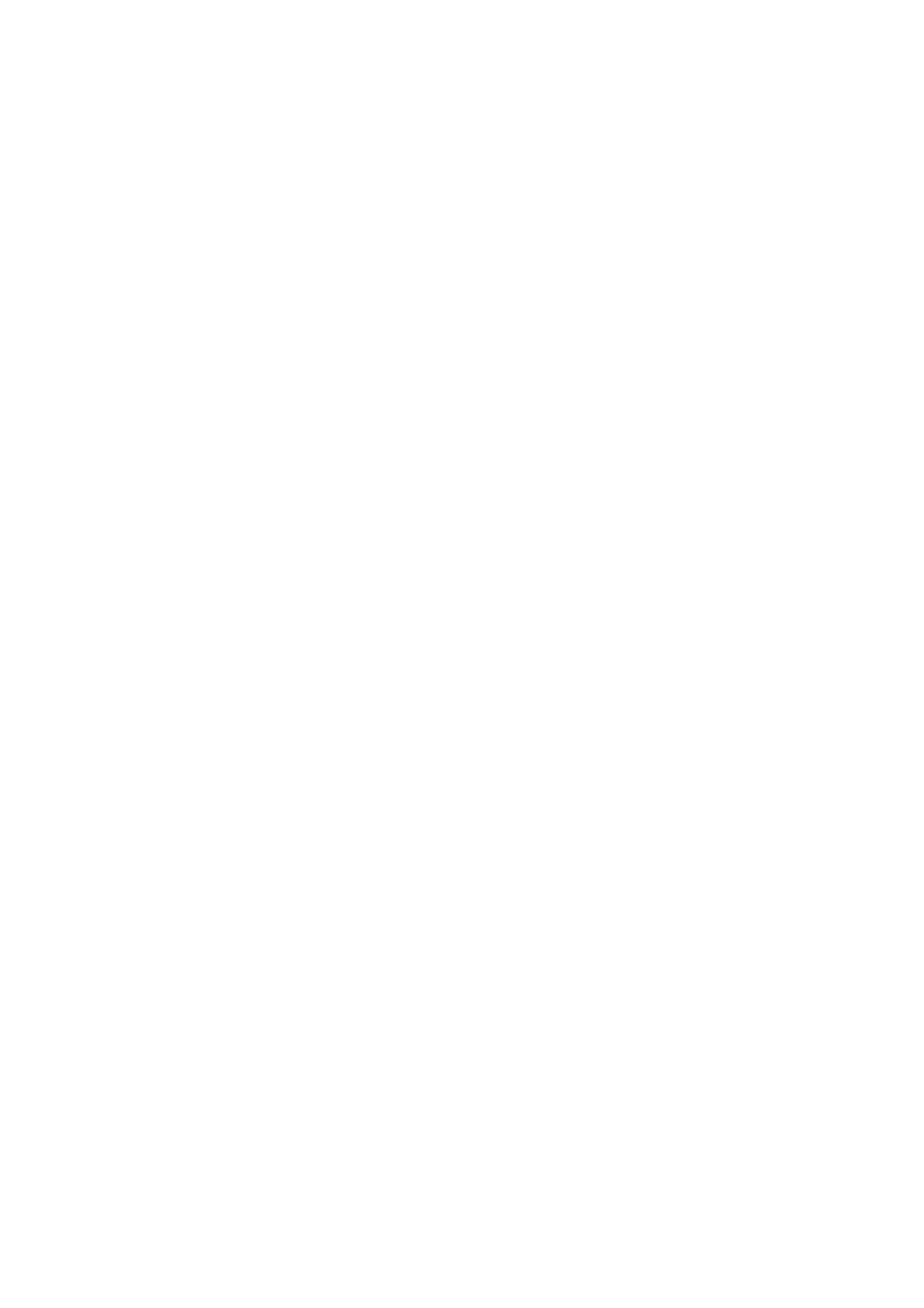#### **CHAPTER 503**

#### **SCRAP METAL ACT**

[*Date of assent: 1st July, 1959*.]

[*Date of commencement: 14th August, 1959*.]

#### **An Act of Parliament to make provision for the control and regulation of dealing in scrap metal, and for other purposes connected therewith**

[Act No. 26 of 1959, Act No. 15 of 1961, Act No. 44 of 1962, L.N. 375/1963, L.N. 473/1963, L.N. 2/1964, L.N. 303/1964, Act No. 21 of 1966, Act No. 5 of 2007.]

### **1. Short title**

This Act may be cited as the Scrap Metal Act.

### **2. Interpretation**

(1) In this Act, except where the context otherwise requires—

**"bale"** means pack in drums or other containers or bind or hold together by cordage, metal straps, canvas roping or other means, whether similar to the foregoing or not;

**"deal"**, in relation to scrap metal, includes buy or otherwise acquire, and sell or otherwise dispose of, scrap metal in the way of trade or business, whether by way of barter, pledge or otherwise, and whether as principal or agent, but does not include a transaction relating to scrap metal which, by reason of the circumstance thereof, the parties thereto or the nature or quantity of the scrap metal involved therein, is an isolated transaction inconsistent with any form of dealing in scrap metal by way of trade or business;

**"East African Territories"** means Kenya, Uganda and Tanzania;

**"licence"** *deleted by Act No. 5 of 2007, s. 33*;

**"licensed dealer"** *deleted by Act No. 5 of 2007, s. 33*;

**"licensing officer"** *deleted by Act No. 5 of 2007, s. 33*;

**"public authority"** means an authority or undertaking, whether private or publicly owned, declared by the Minister by notice in the *Gazette* to be a public authority for the purposes of this Act;

**"scrap metal"** includes any old metal, second-hand metal, broken metal, defaced or old metal goods (including machinery and plant), whether wholly or partly manufactured, and any metal which is the property of any of the Governments of the East African Territories or of any service or department of the Community or of any public authority, whether ferrous, non-ferrous or ferro-alloyed, but does not include gold, silver or metals of the platinoid group;

**"stolen property"** means property the possession whereof has been transferred by theft, extortion, robbery, false pretence or fraud, and property which has been criminally misappropriated or in respect of which a criminal breach of trust or cheating has been committed, whether the transfer has been made or the misappropriation or breach of trust or cheating has been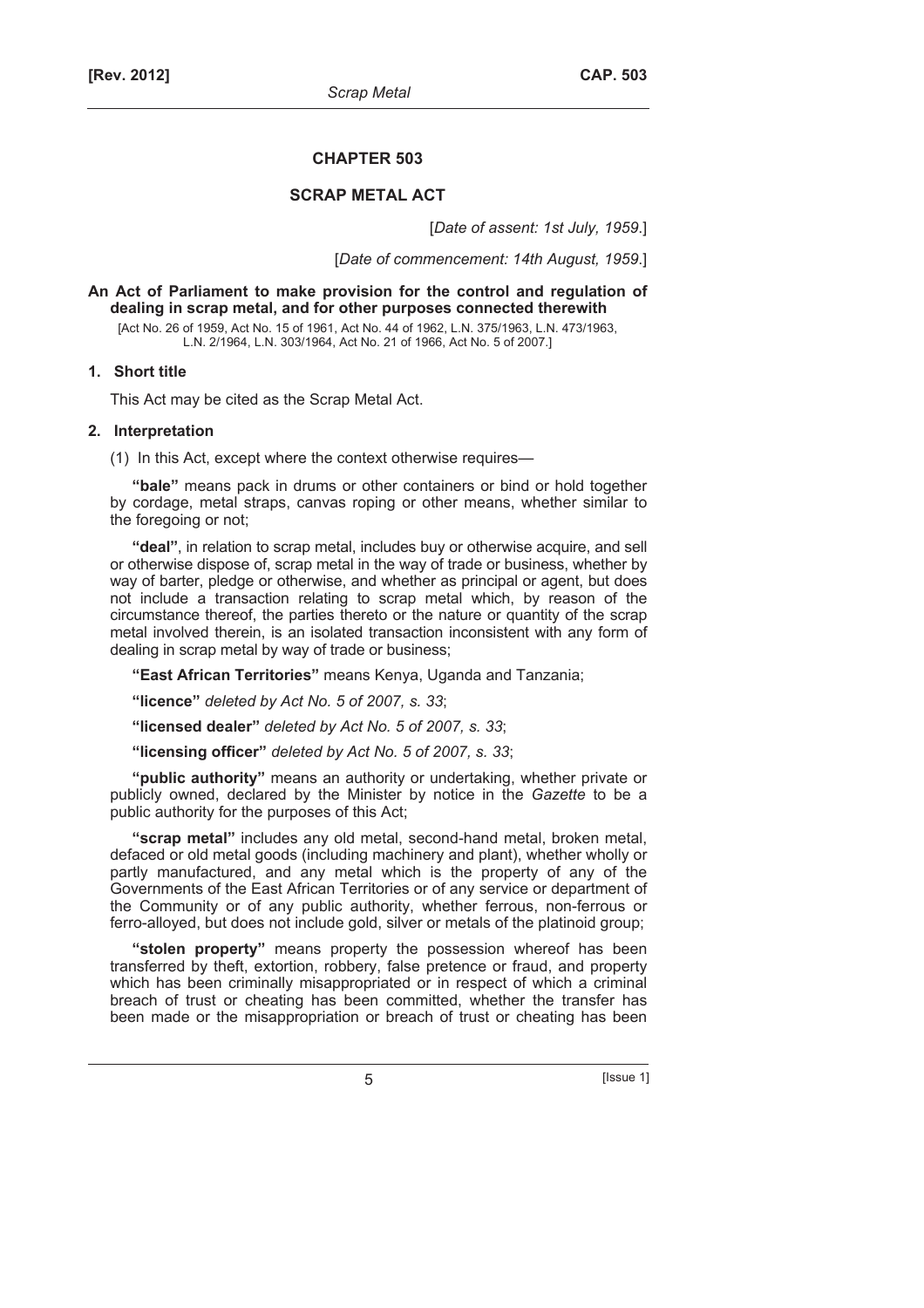committed within or without the Colony; but does not include such property which has subsequently come into the possession of a person legally entitled to the possession thereof.

(2) Every person in whose possession scrap metal is found apparently exposed for sale, or who has in his possession or under his control scrap metal in circumstances or in quantities which raise a reasonable presumption that he has such scrap metal in his possession or under his control for the purposes or with the intention of dealing therewith, shall be deemed, until the contrary is proved, to be dealing in scrap metal.

(3) For the purposes of this Act, scrap metal shall be deemed to be in the possession or under the control of a person if he knowingly places or keeps the scrap metal in the custody or care or another person or in any house, building, lodging, apartment, field or place, open or enclosed, whether occupied by himself or not, and whether the scrap metal is placed or kept for his own use or benefit or for the use or benefit of another.

[L.N. 375/1963, r. 3, L.N. 473/1963, s. 2, Act No. 21 of 1966, First Sch., Act No. 5 of 2007, s. 33.]

- **3.** *Repealed by Act No. 5 of 2007, s. 34*.
- **4.** *Repealed by Act No. 5 of 2007, s. 35.*
- **5.** *Repealed by Act No. 5 of 2007, s. 36.*
- **6.** *Repealed by Act No. 5 of 2007, s. 37.*
- **7.** *Repealed by Act No. 5 of 2007, s. 38.*
- **8.** *Repealed by Act No. 5 of 2007, s. 39.*
- **9.** *Repealed by Act No. 5 of 2007, s. 40*. [Act No. 44 of 1962, Sch., L.N. 375/1963, L.N. 303/1964, Act No. 21 of 1966, First Sch., Act No. 5 of 2007, ss. 34 - 40.]

### **10. Notice board to be erected by dealer**

(1) Every dealer shall display conspicuously upon the premises specified, in such situation and manner as shall be prescribed, a notice board bearing his full name and the legend "Scrap Metal Dealer" and such other writing as shall be prescribed, and the writing on the said notice board shall be of such size as shall be prescribed.

(2) If a dealer fails to comply with the requirements of this section he shall be guilty of an offence and shall be liable to a fine not exceeding one thousand shillings.

### [Act No. 5 of 2007, s. 41.]

### **11. Registers to be prepared by dealers**

(1) Every dealer shall, within one month of the grant of his licence, correctly prepare in duplicate a detailed register in the prescribed form, or in such other form as a licensing officer may in any particular case approve, legibly written in English or in a language approved by the licensing officer, of each variety of scrap metal, with the weight or dimensions and general description of each of the items, which was at the date of the grant of the licence in his possession or under his control; the duplicate copy of such register shall be signed by the dealer and shall be forwarded to the licensing officer within the said period of one month.

 $[|$  Issue 1 $]$  6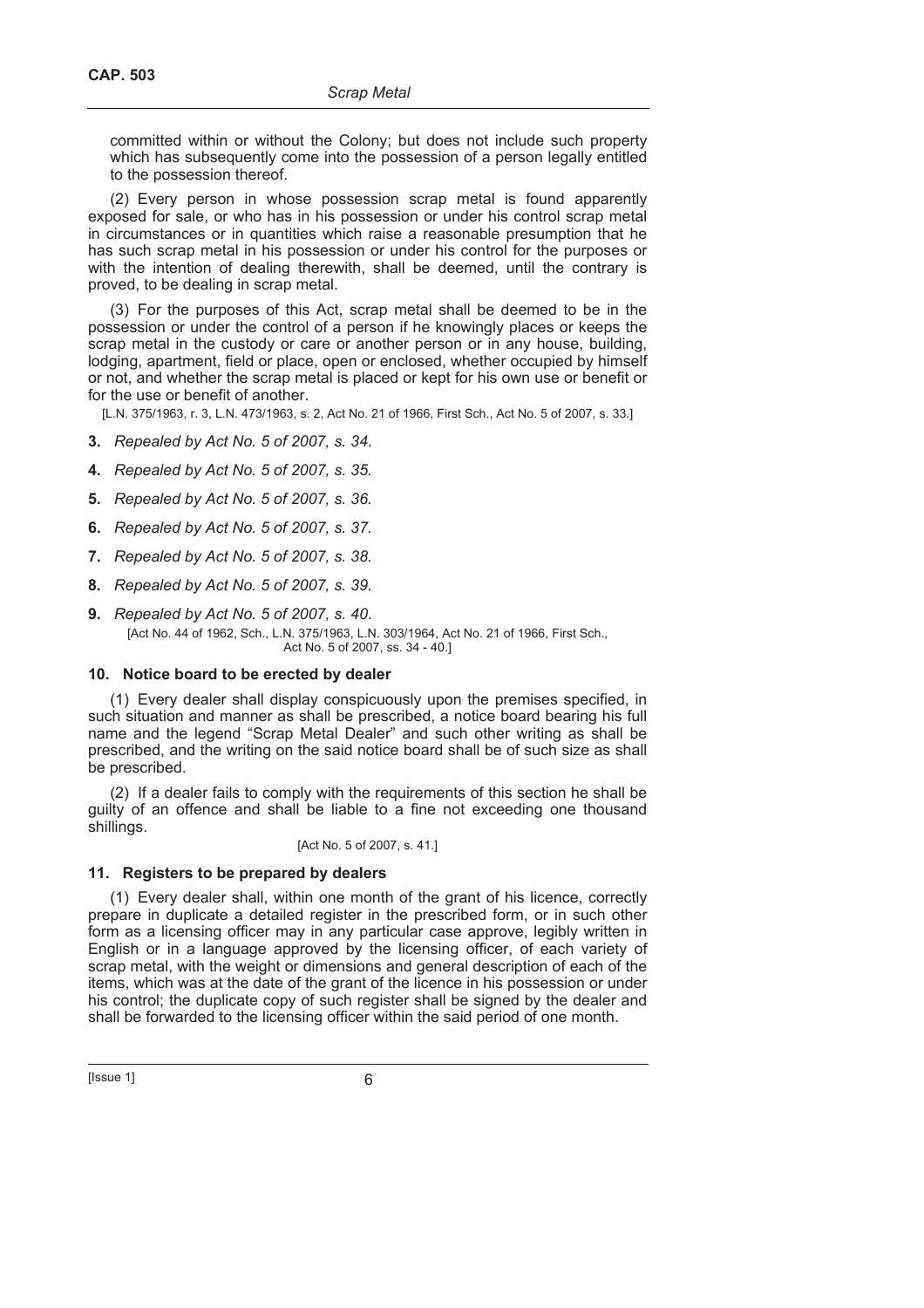(2) Any dealer who fails to comply with the requirements of subsection (1) of this section shall be guilty of an offence and liable to a fine not exceeding two thousand shillings and, where such offence continues after conviction therefore, to a fine not exceeding one hundred shillings for each day on which such offence continues.

[Act No. 5 of 2007, s. 42.]

### **12. Record to be kept by dealer**

(1) Every dealer shall keep a record in the prescribed form, or in such other form as a licensing officer may in any particular case approve, and shall correctly and legibly enter therein in English or in a language approved by the licensing officer—

- (a) a detailed account of each variety of scrap metal, with the weight or dimensions and general description of the items which from time to time come into his possession or under his control, stating in respect of each item the name of the person (being the licensed dealer or his servant or agent) who purchased, acquired or received the same, and the date and time of, and the consideration for, the transaction, and the name, postal address and occupation of the person from whom he purchased, acquired or received the same; and
- (b) a detailed account of each variety of scrap metal, with the weight or dimensions and a general description of the items which he from time to time sells or disposes of or which otherwise ceases to be in his possession or under his control, showing in respect of each item the date and time of the transaction and the name, postal address and occupation or other adequate means of identification of the person to whom he sold or disposed or parted with possession or control of same.

(2) Every entry required to be made under subsection (1) of this section shall be made within twenty-four hours of the time when the transaction took place, and the dealer shall require every party to such transaction to sign or affix his left thumb-print to such entry, and such party shall so sign or affix his left thumbprint.

(3) Any dealer or other party who fails to comply with any of the requirements of subsections (1) and (2) of this section shall be guilty of an offence and shall be liable, on conviction for a first offence to a fine not exceeding five thousand shillings or to imprisonment for a term not exceeding six months or to both such fine and imprisonment and on conviction for a second or subsequent offence to a fine not exceeding ten thousand shillings or to imprisonment for a term not exceeding two years, or to both such fine and such imprisonment.

[Act No. 5 of 2007, s. 43.]

### **13. Presumption as to entries in register or record**

Every entry in a register or record required to be prepared or kept under the provisions of section 11 or section 12 of this Act shall be deemed, unless the contrary be shown, to have been made by or with the authority of the dealer responsible for the preparation or maintenance of such register or record.

#### [Act No. 5 of 2007, s. 44.]

### **14. Restriction on dealing in scrap metal by dealer**

(1) No dealer shall deal in any scrap metal—

 (a) except between the hours of half-past six o'clock in the morning and half-past six o'clock in the evening; nor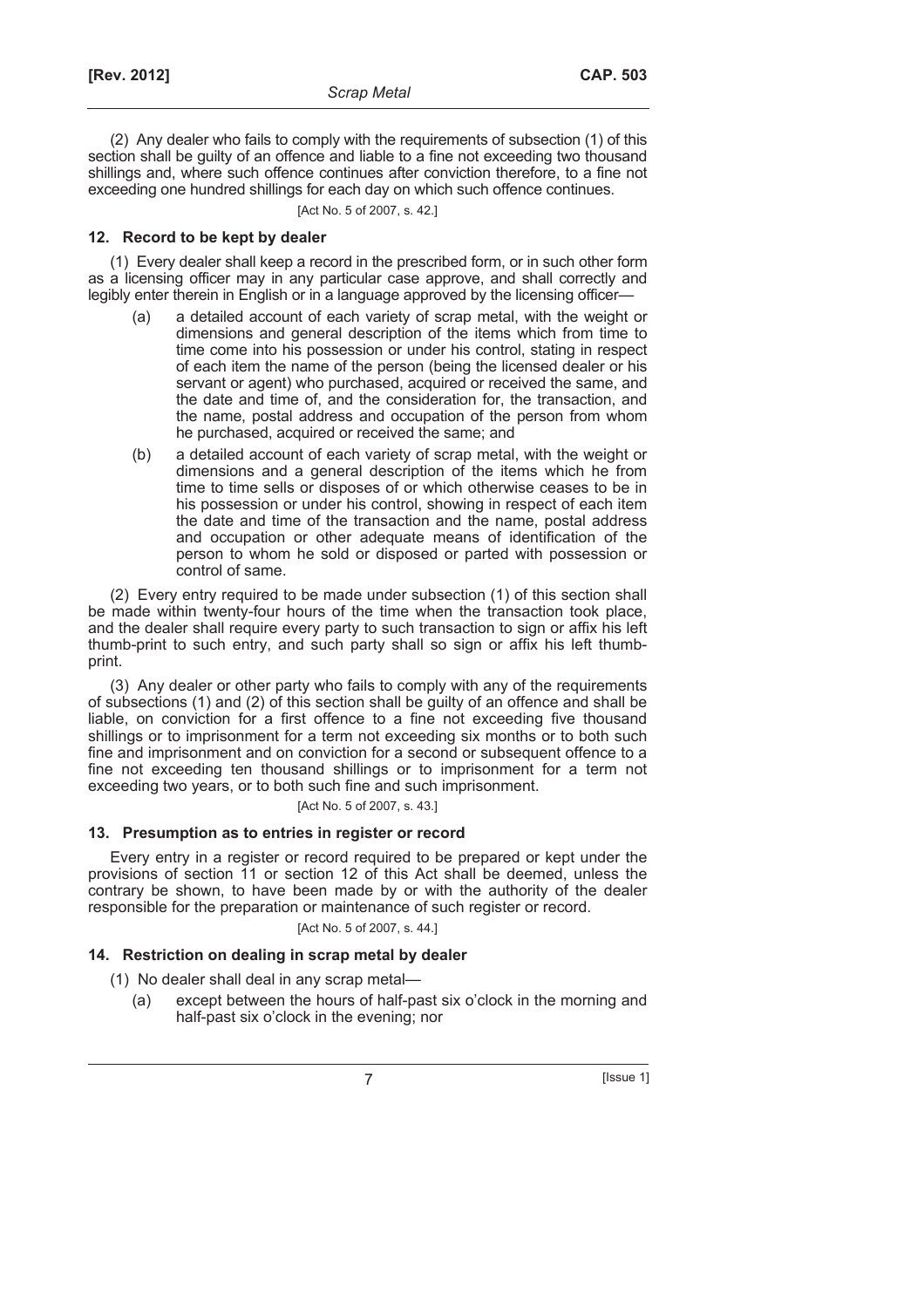- (b) with any person apparently under the age of eighteen years, whether that person is acting or purporting to act on his own behalf or on behalf of any other person; nor
- (c) with any person who does not satisfy such dealer as to his identity.

(2) No dealer shall store or deal in any scrap metal elsewhere than at the premises specified in his licence:

Provided that a dealer may, with the written permission of a licensing officer, store scrap metal on particular premises, being premises other than those specified in the licence.

(3) Any dealer who contravenes any of the provisions of this section shall be guilty of an offence.

### [Act No. 5 of 2007, s. 45.]

### **15. Restriction on disposing or changing shape or form of scrap metal**

(1) No dealer shall part with the possession or control of, disfigure or in any way change the form or shape of, or bale any scrap metal within fifteen days, or in the case of ferrous scrap metal seven days, of acquiring the possession or control of the scrap metal except with the written permission of a police officer not below the rank of Assistant Superintendent.

(2) Any dealer who contravenes the provisions of this section shall be guilty of an offence against this Act.

[L.N. 375/1963, r. 7, Act No. 5 of 2007, s. 46.]

### **16. Information regarding property stolen or lost**

(1) Where a description of any stolen property or any property which has been lost has been given by a police officer to a dealer, and any property answering to such description is in the possession or under the control of the dealer or thereafter comes into his possession or under his control or is thereafter offered or shown to the dealer, he shall forthwith give information to that effect at the nearest police station or to a police officer, with the name and postal address of the person from whom he acquired such property, and such other relevant information as is known to him.

(2) Any dealer who fails to comply with the provisions of subsection (1) of this section shall be guilty of an offence.

[Act No. 5 of 2007, s. 47.]

### **17. Power of entry**

(1) Any police officer not below the rank of Sub-Inspector may at any time enter upon any premises in respect of which he has reasonable cause to believe an offence under this Act or under any rules made thereunder or under any written law has been or is about to be committed, and may inspect such premises and any scrap metal, book, account, register, record, document or thing found therein and may require any person appearing to be in control thereof or employed therein or who has been employed therein within the last preceding months to give such information as will enable the police officer to determine whether or not the provisions of this Act or of any regulations made thereunder or of any written law are being or have been complied with.

 $[|$  Issue 1 $|$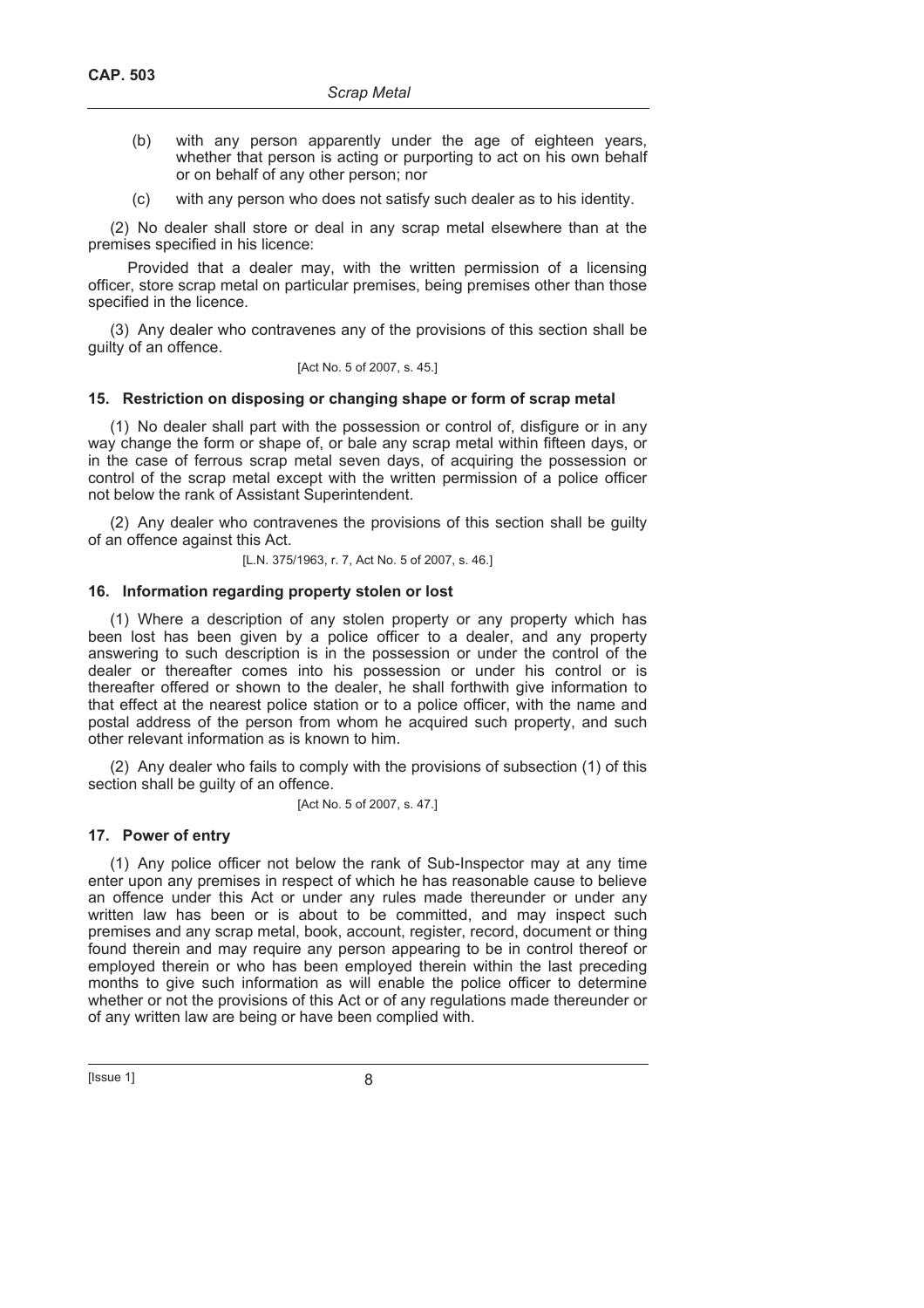(2) Any such police officer acting under this section may demand that the person residing or being in the premises shall allow him full ingress thereto and afford him all reasonable facilities for inspection, and if after notification of his authority and purpose ingress cannot without unreasonable delay be so obtained the officer, if he has reasonable cause to believe that the delay would be likely to imperil the efficacy of the inspection, may without warrant enter such premises and inspect the same and anything found therein, and, if necessary in order to effect such entry, break open any outer or inner door or window or other part of such premises.

(3) Before acting under this section, a police officer (unless he is in uniform) or the appropriate licensing officer shall, if required to do so, produce documentary evidence of his appointment.

(4) Any person who obstructs or hinders a police officer in the exercise of his powers under this section, or who fails to furnish any information required of him under this section, shall be guilty of an offence.

[Act No. 15 of 1961, Sch., L.N. 375/1963, Act No. 5 of 2007, s. 48.]

### **18. Forfeiture of scrap metal**

(1) Subject to the provisions of subsections (3) and (4) of this section, a magistrate may order that any scrap metal in respect of which an offence under this Act has been committed shall be forfeited.

(2) Any scrap metal found without an apparent owner may be seized by a police officer or a licensing officer and shall as soon as possible be taken before a magistrate, who, if satisfied that the owner cannot be found, shall declare it to be forfeited.

(3) An order for the forfeiture of scrap metal under the provisions of subsection (1) or (2) of this section may be a conditional order, and upon a conditional order being made the magistrate shall direct a police officer to advertise the order in one issue of the *Gazette*.

(4) If, within three months from the date of the *Gazette* in which an advertisement issued under the provisions of subsection (3) of this section appears, any person proves to the satisfaction of a magistrate that he has a lawful title to the scrap metal in respect of which the conditional order of forfeiture has been made, or any part thereof, and that he was not concerned in the offence (if any) in respect of which such order was made, the Magistrate may order the said scrap metal, or such part as the magistrate considers just, to be delivered to that person subject to the prior payment of any such sum as the Magistrate may direct to be paid in reimbursement of the expenses incurred in recovering, transporting and storing such scrap metal and in publishing such advertisement as aforesaid; in default of such an order for delivery as aforesaid, the conditional order for forfeiture shall become absolute upon the expiration of the said period of three months.

(5) The provisions of this section shall have effect notwithstanding the provisions of section 33 of the Police Act (No. 70 of 1948).

[L.N. 375/1963, r. 9, r. 10, L.N. 303/1964, Sch.]

**19.** *Repealed by Act No. 5 of 2007, s. 49*. [L.N. 375/1963, r. 11, r. 12, Act No. 21 of 1966, First Sch., Act No. 5 of 2007, s. 49.]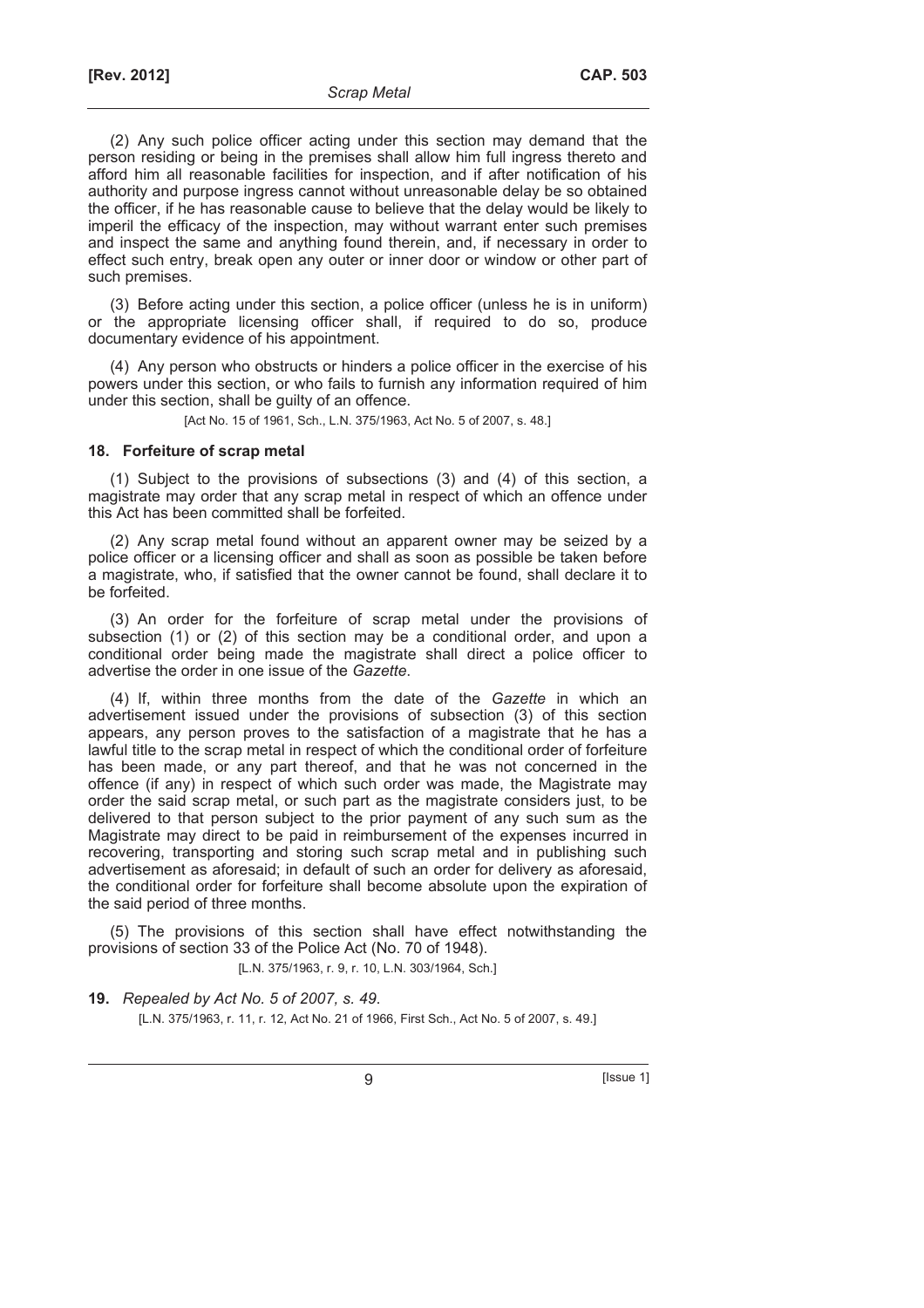### **20. Burden of proof on accused**

In any proceedings under this Act the burden of proof that any transaction is an isolated transaction inconsistent with any form of dealing in scrap metal by way of trade or business shall lie on the accused person.

### **21. Police may arrest without warrant for offences under this Act**

A police officer may arrest without a warrant any person whom he suspects on reasonable grounds of having committed an offence punishable with imprisonment under this Act.

### **22.** *Repealed by Act No. 5 of 2007, s. 50*.

[L.N. 375/1963, r. 13, Act No. 5 of 2007, s. 50.]

### **23. Liability of dealer and servant for acts of servant**

(1) Where any act or thing is done or omitted to be done by any agent or servant employed by a dealer which, if done or omitted to be done by such dealer himself would constitute an offence under any of the provisions of this Act, such dealer shall be liable for such offence as if the act thing had been done or omitted to be done by him.

(2) Every agent or servant employed by a dealer in the course of his business as such who does or omits to do anything which would, under the provisions of this Act, be an offence if done or omitted to be done by the dealer, shall be deemed to be guilty of such offence and shall be liable to the punishment prescribed therefor.

### [Act No. 5 of 2007, s. 51.]

### **24. Liability of officer of corporate bodies, etc.**

Where an offence under this Act committed by a company, co-operative society or other body of persons, corporate or unincorporate, is proved to have been committed with the consent or connivance of, or to have been facilitated by any neglect on the part of, any director, chairman, manager, secretary or other officer of the company, co-operative society or other body of persons as aforesaid, he, as well as the company, co-operative society or other body of persons, shall be deemed to be guilty of the offence and shall be liable to be proceeded against and punished accordingly.

### **25. Exemptions**

(1) The Minister may by order—

- (a) exempt from all or any of the provisions of this Act any particular person or class of persons or the persons carrying on any particular trade or business or class of trade or business;
- (b) exclude from the application of all or any of the provisions of this Act any particular scrap metal or class or description of scrap metal or any dealing or class of dealing.

(2) An order made under this section may be limited in time, area or extent, or may be made subject to conditions, and may be varied, limited, extended or rescinded by a subsequent order.

[L.N. 375/1963, r. 14, Act No. 21 of 1966, First Sch.]

 $[|$  Issue 1 $]$  10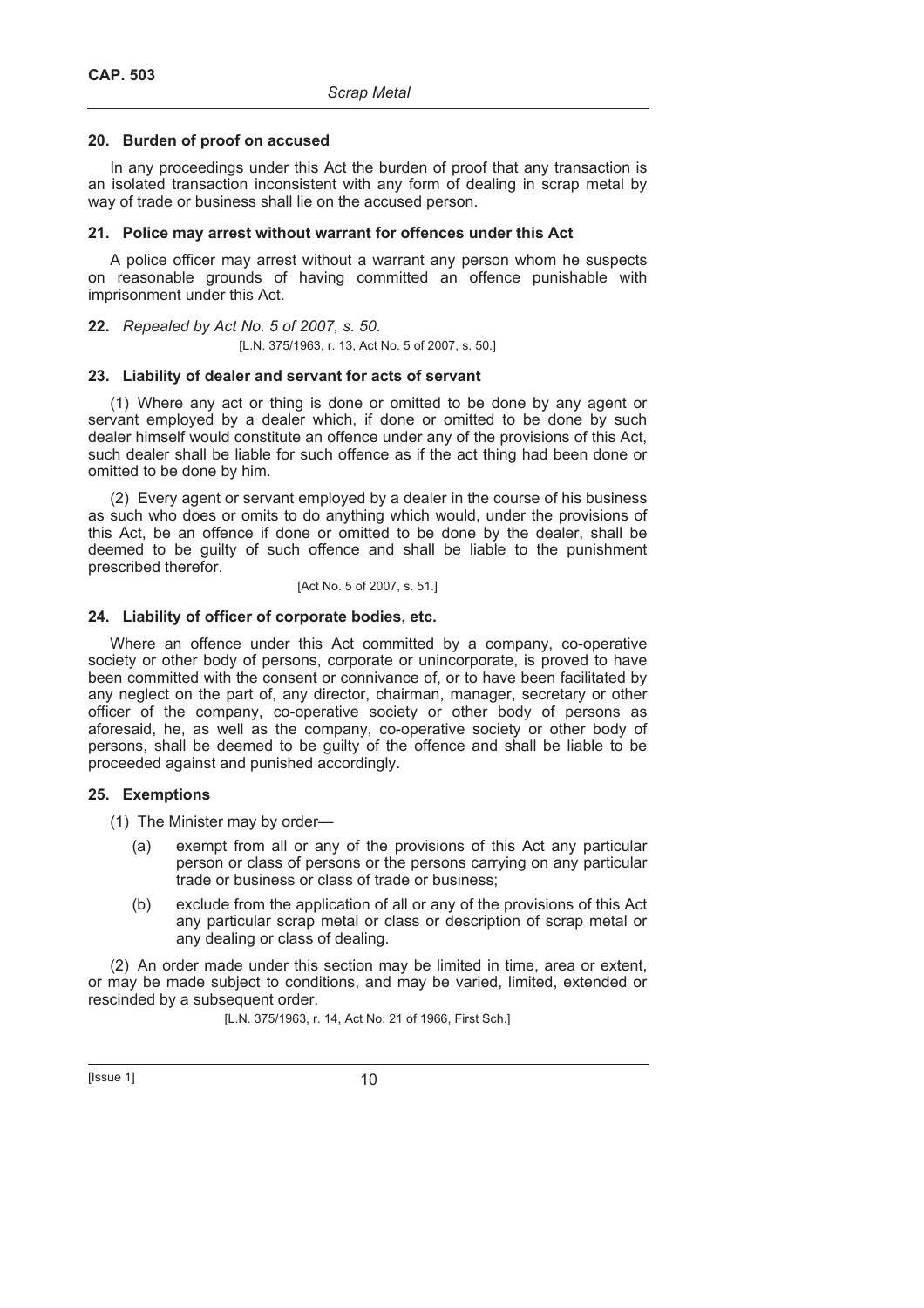**26.** *Repealed by Act No. 5 of 2007, s. 52*. [L.N. 375/1963, r. 12, Act No. 5 of 2007, s. 52.]

### **27. Penalty**

Any person who is guilty of an offence against this Act for which no special penalty (other than forfeiture of scrap metal) is provided by this Act shall be liable to a fine not exceeding one thousand shillings or to imprisonment for a term not exceeding six months, or to both such fine and such imprisonment.

[Act No. 5 of 2007, s. 53.]

### **28. Power to make rules**

The Minister may make rules—

- (a) prescribing the forms to be used under this Act;
- (b) *deleted by Act No. 5 of 2007, s. 54*;
- (c) *deleted by L.N. 375/1963, r. 16*;
- (d) prescribing the forms of any register or record required to be kept by a dealer and any particulars which are required to be entered therein;
- (e) prescribing the situation and manner in which a notice board shall be displayed by a dealer upon the premises specified in his licence, the writing which it shall bear and the size of the writing thereon;
- (f) prescribing the manner in which scrap metal forfeited under this Act shall be disposed of;
- (g) generally for carrying any of the purposes or provisions of this Act into effect.
	- [L.N. 375/1963, r. 16, Act No. 5 of 2007, s. 54.]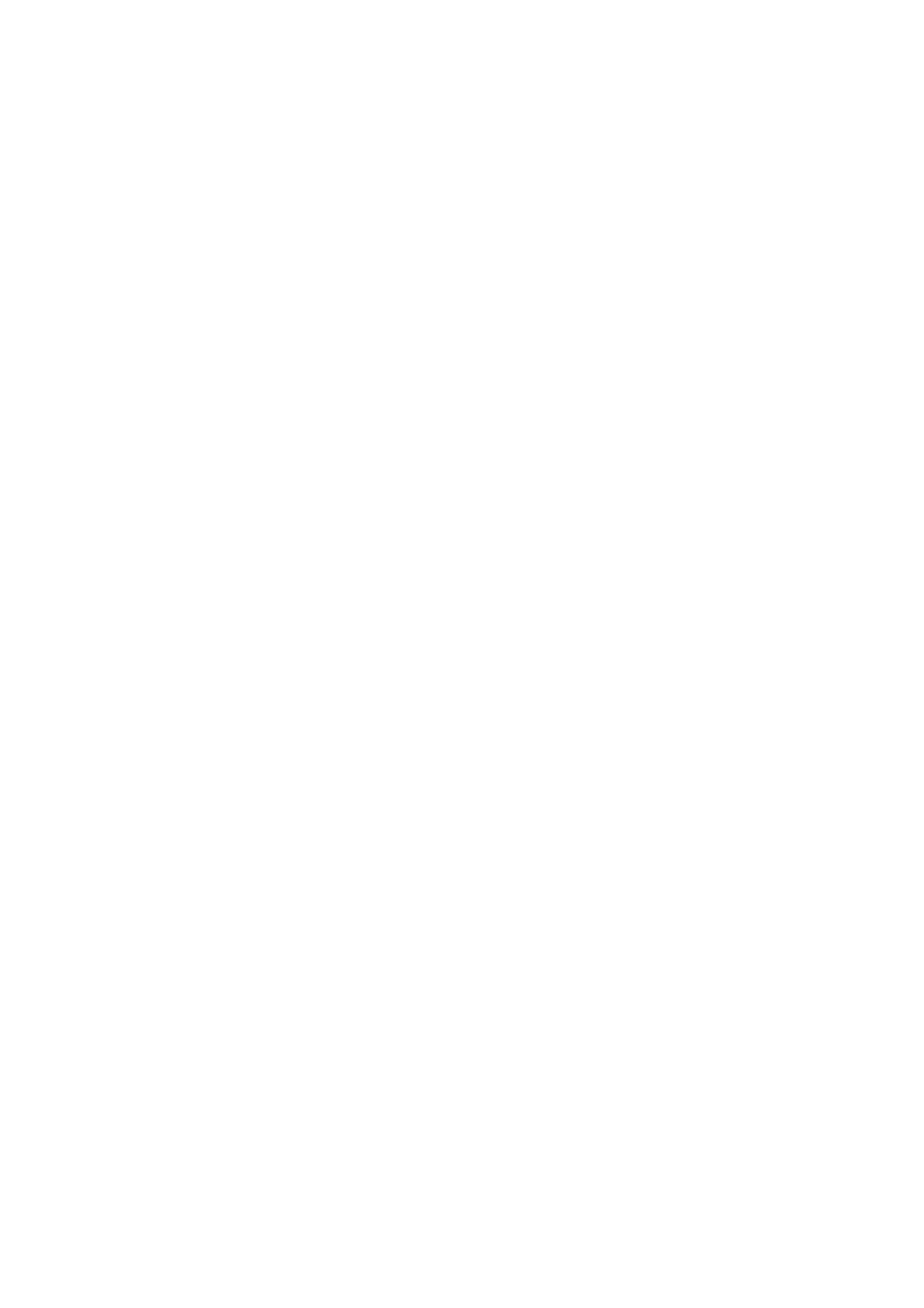*Scrap Metal* 

**[Subsidiary]** 

### **CHAPTER 503**

### **SCRAP METAL ACT**

### SUBSIDIARY LEGISLATION

## *List of Subsidiary Legislation*

|                                                               | Page |
|---------------------------------------------------------------|------|
|                                                               | 15   |
|                                                               | 21   |
| 3. Scrap Metal (Exemptions of Public Authorities) Order, 1960 | 23   |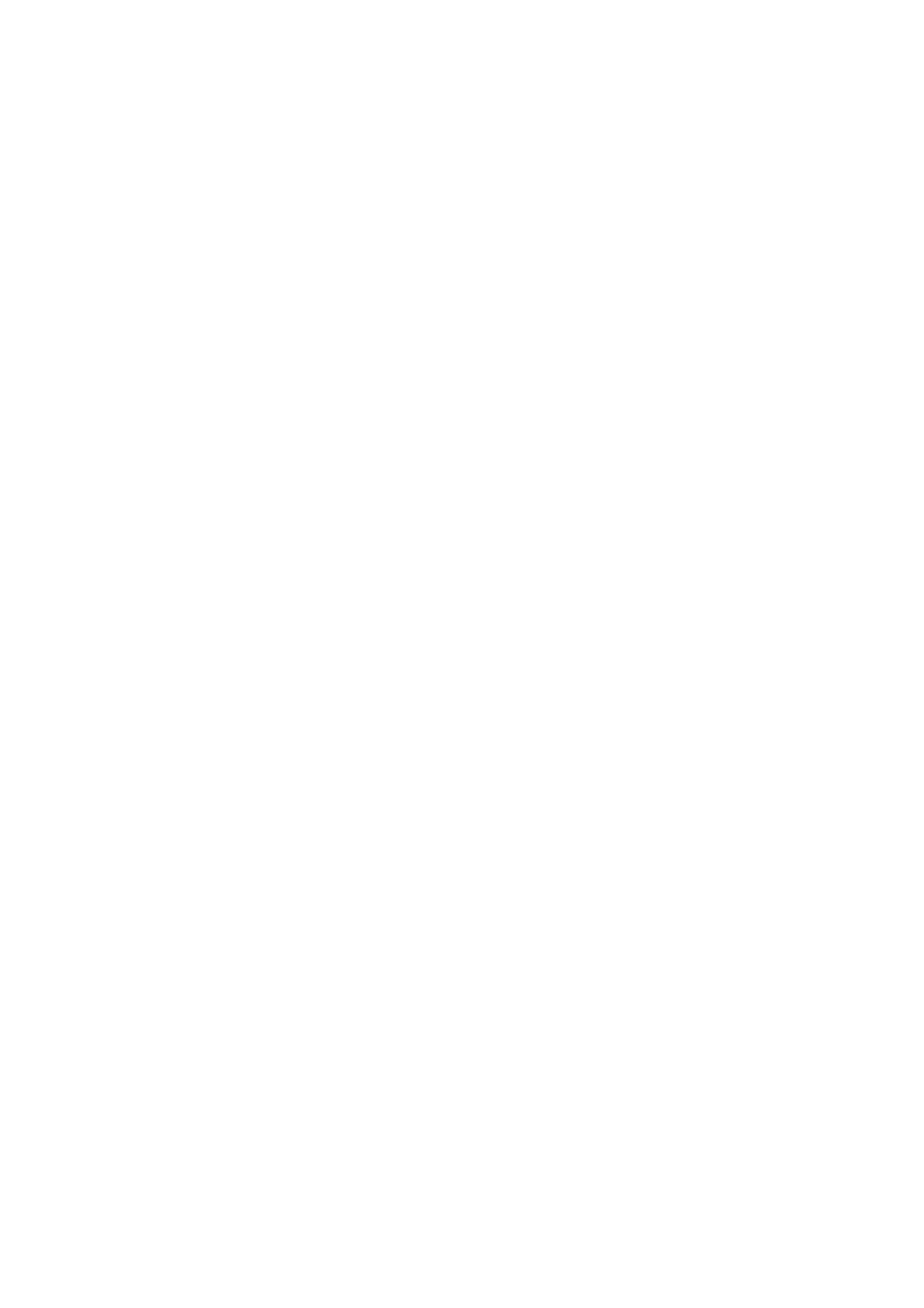#### **SCRAP METAL RULES, 1959**

*Scrap Metal* 

[Section 28, L.N. 346/1959, L.N. 598/1960, L.N. 43/1963, L.N. 375/1963, L.N. 93/1984.]

**1.** These Rules may be cited as the Scrap Metal Rules, 1959 and shall come into operation on 14th August, 1959.

**2.** Every application for the grant or renewal of a licence under subsection (2) of section 6 of the Act shall be in Form A in the First Schedule to these Rules.

**3.** *Deleted by L.N*. *375/1963, r. 17*.

[L.N. 375/1963, r. 18.]

**4.** Every licence granted or renewed under section 7 of the Act shall be in Form C in the said First Schedule.

**5.** The notice board required by section 10 of the Act to be displayed shall be displayed on the exterior of the licensed premises and adjacent to the main entrance thereto; and the writing on the notice board shall be of a height of not less than four inches.

**6.** The register required by subsection (1) of section 11 of the Act to be kept shall be in Form D in the said First Schedule.

**7.** The record required by subsection (1) of section 12 of the Act to be kept shall be in Form E or Form F in the said First Schedule, as the case may require.

**7A.** Every variation of a general licence shall be in Form G in the said First Schedule. [L.N. 598/1960, r. 2.]

**8.** Every variation of a licence shall be in Form G in the said First Schedule. [L.N. 375/1963, r. 19.]

**9.** The fees specified in the Second Schedule to these Rules shall be payable under the Act.

**FORM A (Rule 2)**

### FIRST SCHEDULE

#### COLONY AND PROTECTORATE OF KENYA

#### MINISTRY OF COMMERCE AND INDUSTRY

#### THE SCRAP METAL ACT, 1959

This form should be submitted to the Licensing Officer in TRIPLICATE. One copy will be returned to the applicant.

#### APPLICATION FOR A LICENCE OR RENEWAL OF A LICENCE TO DEAL IN SCRAP METAL

| [Block capitals] |  |
|------------------|--|
|                  |  |
|                  |  |
|                  |  |
|                  |  |
|                  |  |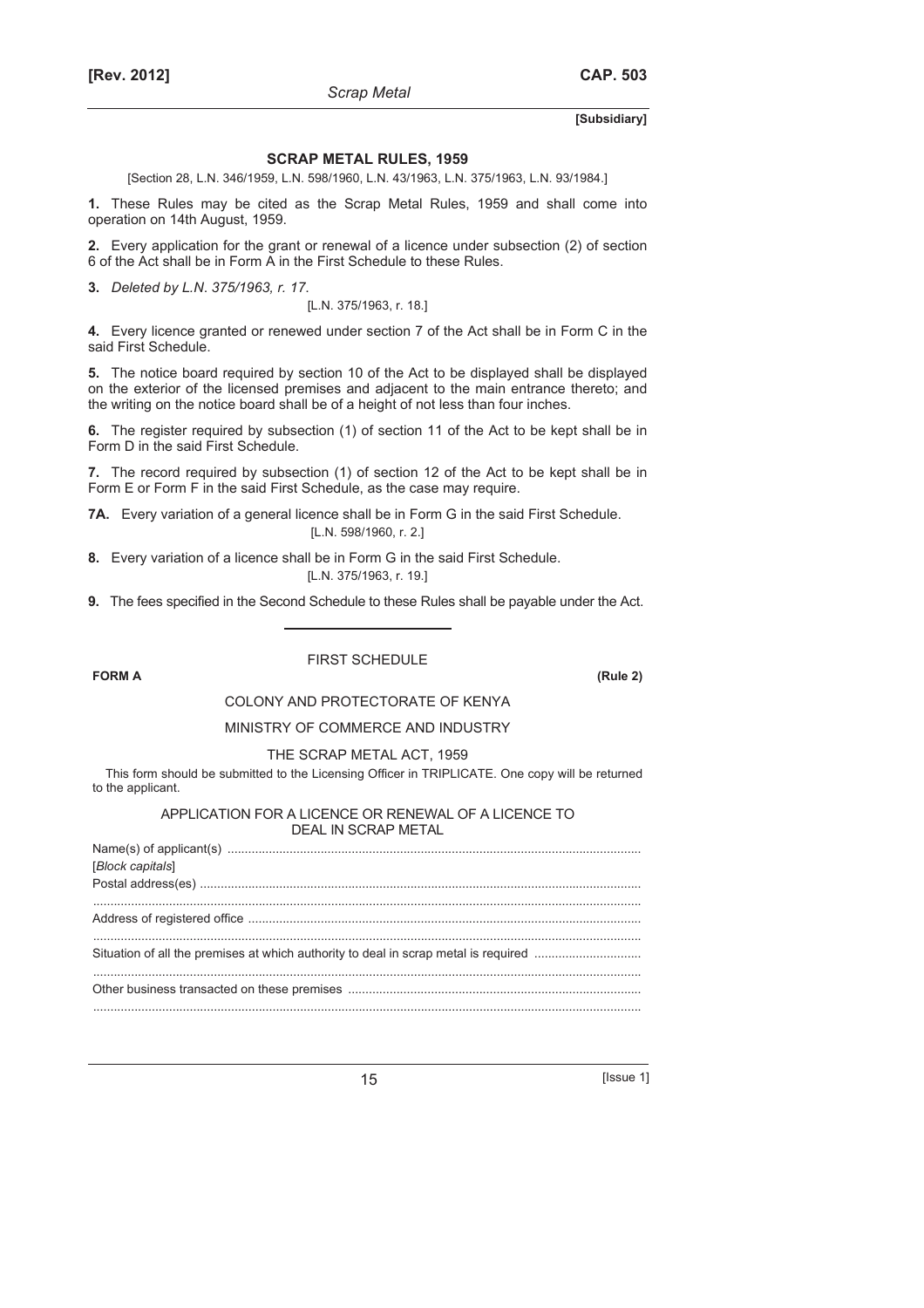**CAP. 503**

### *Scrap Metal*

| [Subsidiary]                                                                                                                                                                                                             |
|--------------------------------------------------------------------------------------------------------------------------------------------------------------------------------------------------------------------------|
| FIRST SCHEDULE, FORM A-continued                                                                                                                                                                                         |
|                                                                                                                                                                                                                          |
| I/We hereby certify that-                                                                                                                                                                                                |
| (a) *I have not/neither/none of us has been convicted of any offence under the provisions of<br>the Scrap Metal Act, 1959, at any time during the three years immediately preceding the<br>date of this application; and |
| (b) *I have not/neither/none of us has been convicted of any offence involving fraud or<br>dishonesty at any time during the five years immediately preceding the date of this<br>application; and                       |
| (c) *I am not/neither/none of us is an undischarged bankrupt or a company in liquidation;<br>and that the information supplied in this application is true and correct.                                                  |
|                                                                                                                                                                                                                          |
| *Delete as necessary                                                                                                                                                                                                     |
| Note.—In the case of a partnership, all partners must join in the application.                                                                                                                                           |
| <b>FORM B</b>                                                                                                                                                                                                            |
| [Rule 3, L.N. 43/1963, s. 2.]                                                                                                                                                                                            |
| Deleted by L.N. 375/1963, r. 20.                                                                                                                                                                                         |
| <b>FORM C</b><br>(Rule 4)                                                                                                                                                                                                |
| LICENCE TO DEAL IN SCRAP METAL<br>(SECTIONS 7 AND 8)                                                                                                                                                                     |
|                                                                                                                                                                                                                          |
|                                                                                                                                                                                                                          |
|                                                                                                                                                                                                                          |
|                                                                                                                                                                                                                          |
| at a                                                                                                                                                                                                                     |
|                                                                                                                                                                                                                          |
|                                                                                                                                                                                                                          |
| subject to the provisions of the Scrap Metal Act and of all Rules made thereunder.                                                                                                                                       |
| This licence expires on 31st December, 20<br>Fee paid: Sh. 10.                                                                                                                                                           |
|                                                                                                                                                                                                                          |
|                                                                                                                                                                                                                          |
|                                                                                                                                                                                                                          |

[Issue 1] 16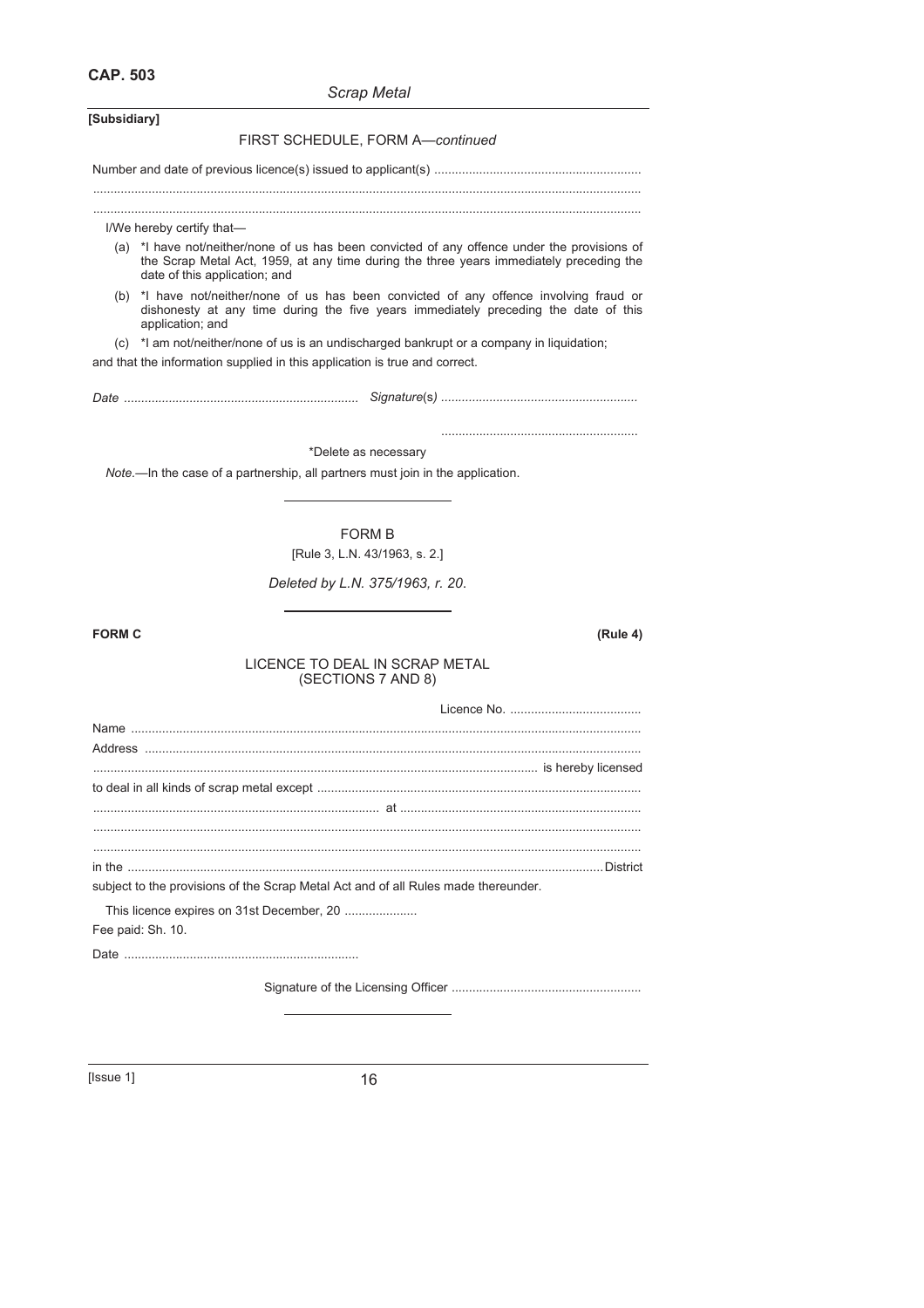**CAP. 503** 

[Subsidiary]

#### FIRST SCHEDULE-continued

### **FORM D**

 $(Rule 6)$ 

# REGISTER OF SCRAP METAL IN THE POSSESSION OR UNDER THE CONTROL OF THE LICENSEE AT THE DATE OF THE GRANT OF HIS LICENCE (SECTION 11(1))

(This form should be submitted to the Licensing Officer in DUPLICATE within<br>one month after grant of Licence.)

the date of the grant of my licence.

| <b>Item</b><br>No.                                                     | Variety of<br>metal                            | Weight or<br>dimensions | General<br>description |  |  |  |
|------------------------------------------------------------------------|------------------------------------------------|-------------------------|------------------------|--|--|--|
| 1.<br>2.<br>3.<br>$\overline{4}$ .<br>5.<br>6.<br>7 <sub>1</sub><br>8. |                                                |                         |                        |  |  |  |
|                                                                        |                                                |                         |                        |  |  |  |
|                                                                        |                                                |                         |                        |  |  |  |
|                                                                        |                                                |                         |                        |  |  |  |
|                                                                        |                                                |                         |                        |  |  |  |
| <b>FORM E</b>                                                          |                                                |                         | (Rule 7)               |  |  |  |
|                                                                        | RECORD OF SCRAP METAL ACQUIRED (SECTION 12(1)) |                         |                        |  |  |  |
| Name of person(s) who purchased, acquired or received:                 |                                                |                         |                        |  |  |  |
|                                                                        |                                                |                         |                        |  |  |  |
|                                                                        |                                                |                         |                        |  |  |  |

[Issue 1]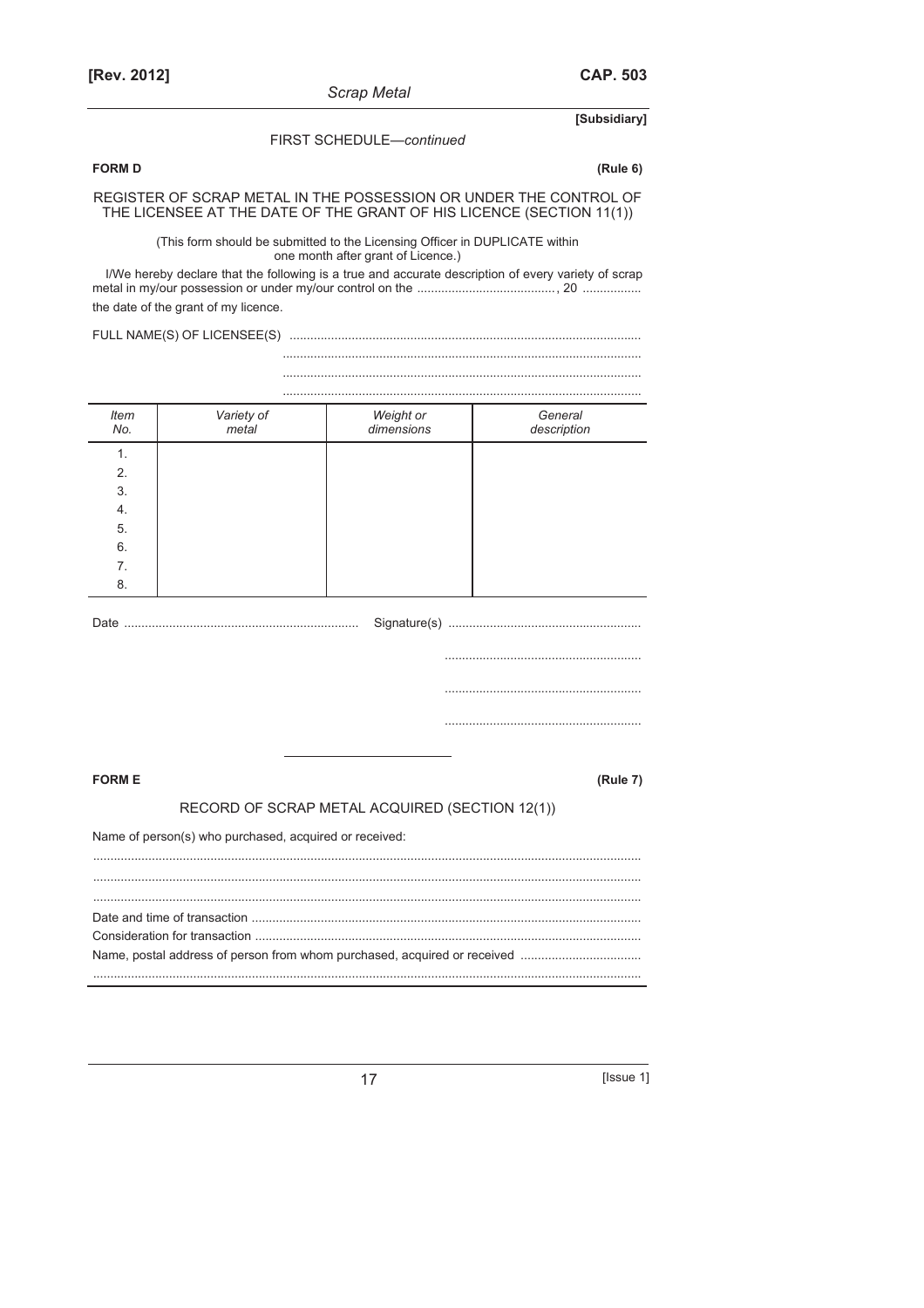### **CAP. 503**

### *Scrap Metal*

**[Subsidiary]** 

#### FIRST SCHEDULE, FORM E—*continued*

| <b>Item</b><br>No. | Variety of<br>metal | Weight or<br>dimensions | General<br>description |
|--------------------|---------------------|-------------------------|------------------------|
| 1.                 |                     |                         |                        |
| 2.                 |                     |                         |                        |
| 3.                 |                     |                         |                        |
| 4.                 |                     |                         |                        |
| 5.                 |                     |                         |                        |
| 6.                 |                     |                         |                        |
| 7.                 |                     |                         |                        |
| 8.                 |                     |                         |                        |

Time and date of making this entry ......................................................................................................

Signature or left thumb-print of every party to the transaction:

...............................................................................................................................................................

...............................................................................................................................................................

............................................................................................................................................................... *Note*.—This record must be completed within TWENTY-FOUR HOURS of the time when the transaction took place.

**FORM F (Rule 7)**

### RECORD OF SCRAP METAL DISPOSED OF (SECTION 12(1))

Name, postal address and occupation or other adequate means of identification of person(s) to whom sold or disposed of or to whom possession or control given:

............................................................................................................................................................... ...............................................................................................................................................................

...............................................................................................................................................................

Date and time of transaction

| Date and time of transaction |                     |                         |                        |  |  |
|------------------------------|---------------------|-------------------------|------------------------|--|--|
| Item<br>No.                  | Variety of<br>metal | Weight or<br>dimensions | General<br>description |  |  |
| 1.                           |                     |                         |                        |  |  |
| 2.                           |                     |                         |                        |  |  |
| 3.                           |                     |                         |                        |  |  |
| 4.                           |                     |                         |                        |  |  |
| 5.                           |                     |                         |                        |  |  |
| 6.                           |                     |                         |                        |  |  |
| 7.                           |                     |                         |                        |  |  |
| 8.                           |                     |                         |                        |  |  |
|                              |                     |                         |                        |  |  |

Time and date of making this entry ......................................................................................................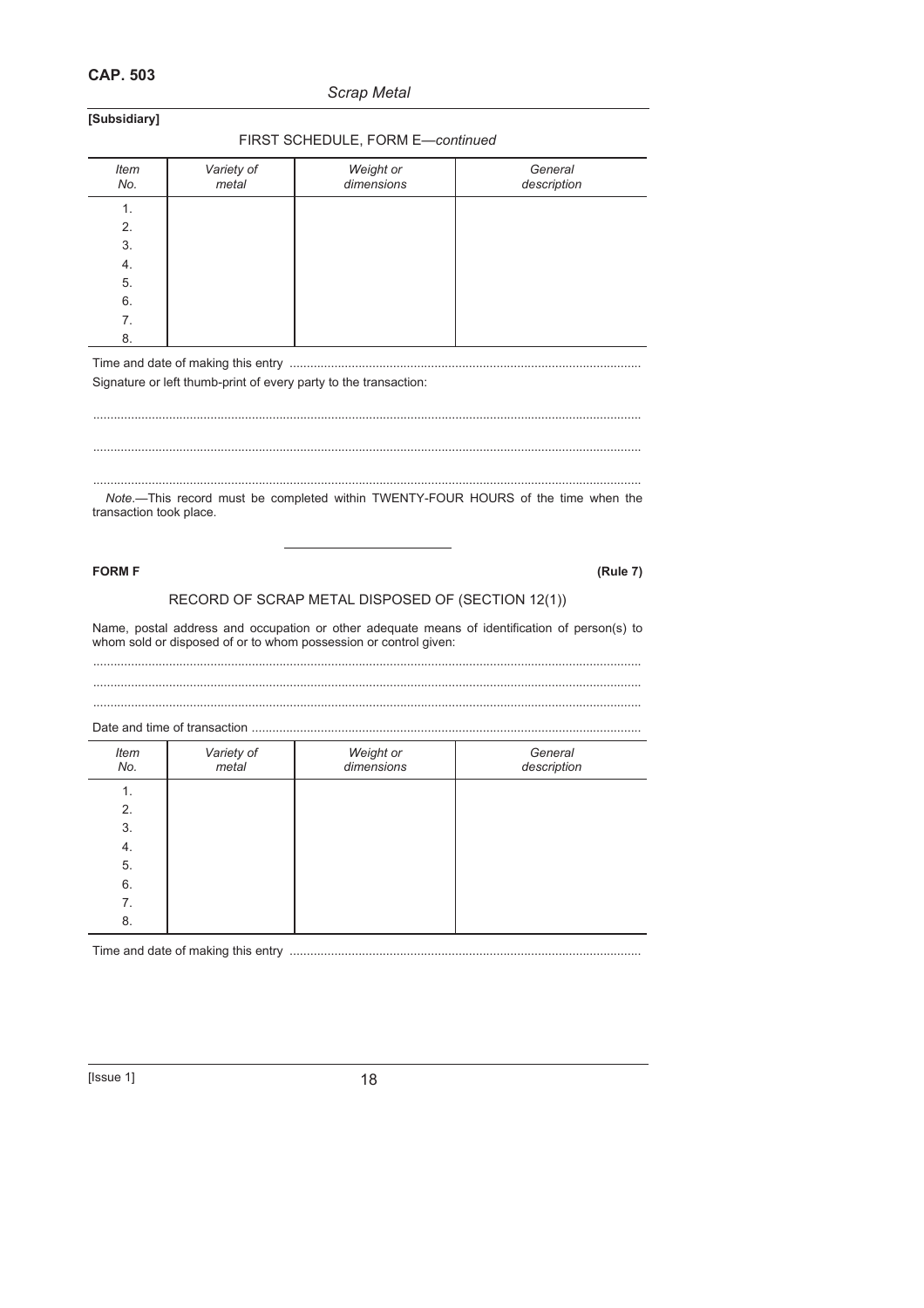**[Subsidiary]**  FIRST SCHEDULE, FORM F—*continued* Signature or left thumb-print of every party to the transaction: ............................................................................................................................................................... ............................................................................................................................................................... *Note*.—This record must be completed within TWENTY-FOUR HOURS of the time when the transaction took place. **Form G (Rule 8)** COLONY AND PROTECTORATE OF KENYA MINISTRY OF COMMERCE AND INDUSTRY VARIATION OF A LICENCE TO DEAL IN SCRAP METAL ISSUED UNDER THE PROVISIONS OF THE SCRAP METAL ACT, 1959 (SECTION 9) ORIGINAL Licence No. ...................................... (Superseding Licence No. ........................................................... Dated ...........................................) Name .................................................................................................................................................... Address ................................................................................................................................................ is hereby licensed to deal in scrap metal throughout the Colony and the Protectorate, subject to the provisions of the Scrap Metal Act, 1959, and to all Rules made thereunder, at the following premises

............................................................................................................................................................... ............................................................................................................................................................... ...............................................................................................................................................................

...............................................................................................................................................................

This Licence expires on 31st December, 20 ............. Fee Paid: Sh. 10, for which this Licence is also the OFFICIAL RECEIPT.

*Date ....................................................................* 

*Signature of the Licensing Officer .......................................................*

For Accounts Office use on duplicate copy only.

| HEAD:     | ACCOUNT NO. | SH. CTS. |
|-----------|-------------|----------|
| SUB-HEAD: |             | 10 00    |
| ITEM:     |             |          |

19 **ISSUE 1** [Issue 1]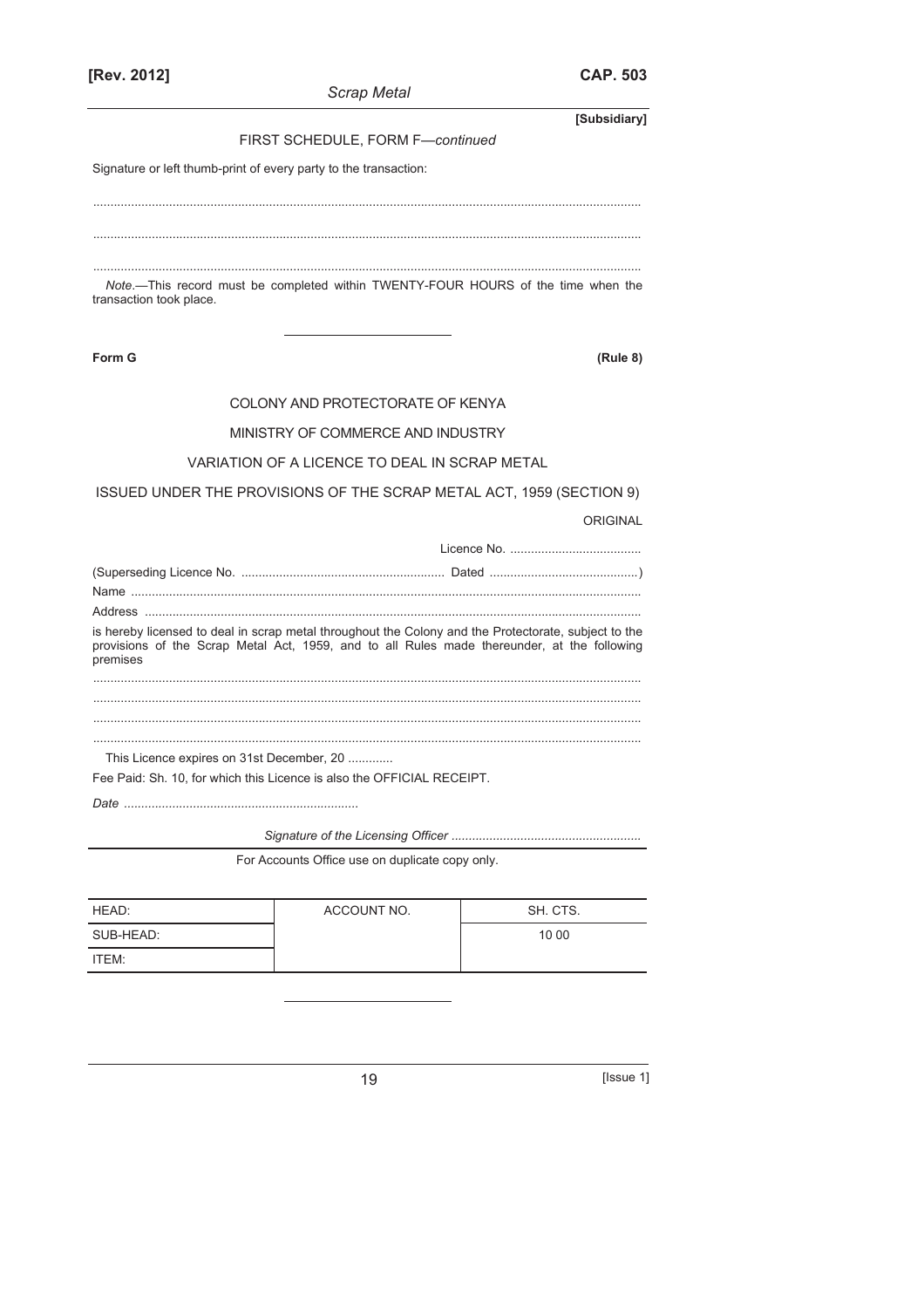### *Scrap Metal*

### **[Subsidiary]**

### SECOND SCHEDULE

### [Rule 9, L.N. 375/1963, r. 21, L.N. 93/1984, s. 2.]

| Sh. |
|-----|
| 500 |
| 250 |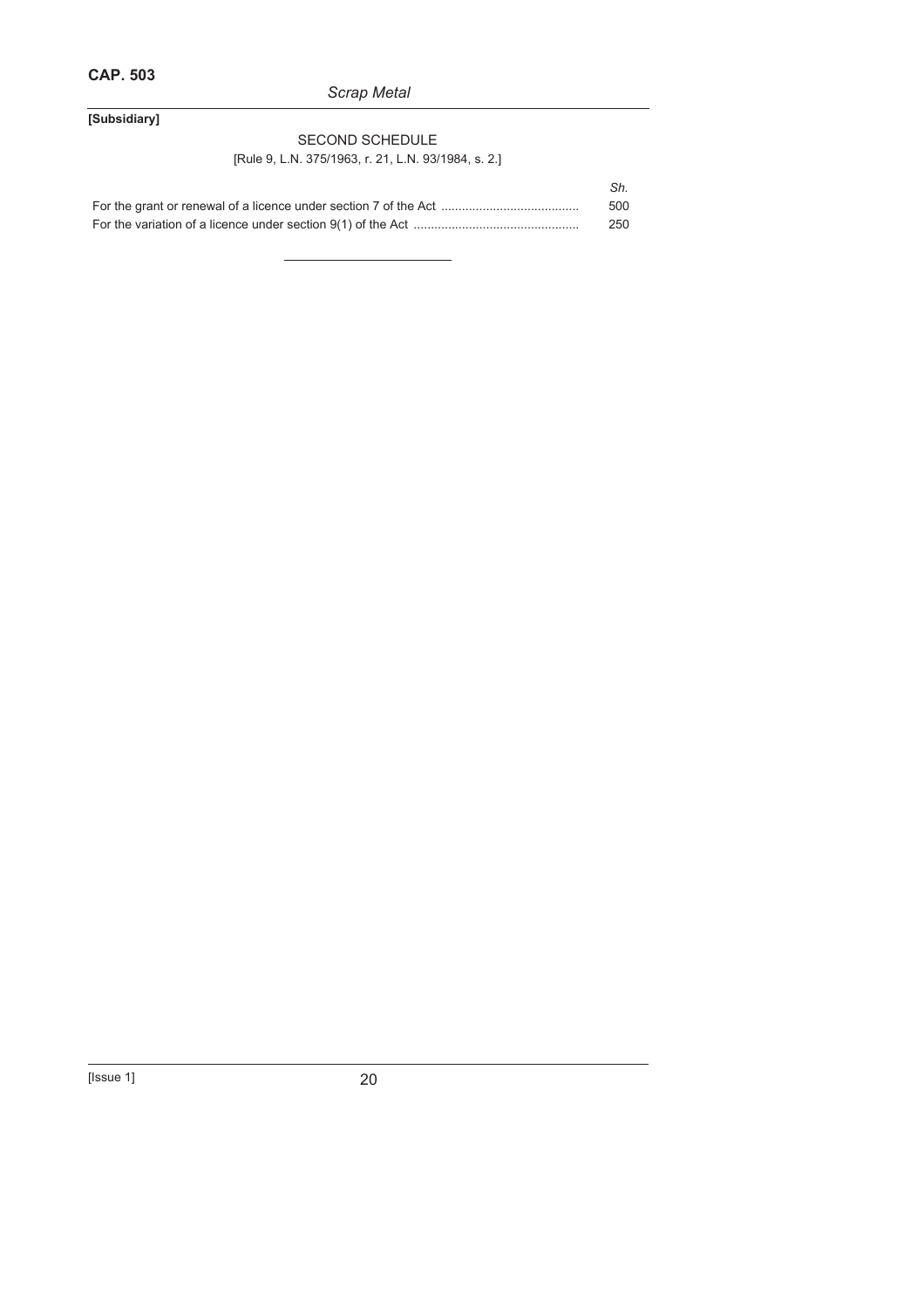**[Subsidiary]** 

### **EXCLUSIONS UNDER SECTION 25(1)(b), 1959**

[L.N. 491/1959.]

Scrap metal of iron or of plain carbon steel is excluded from the application of all the provisions of the Act.